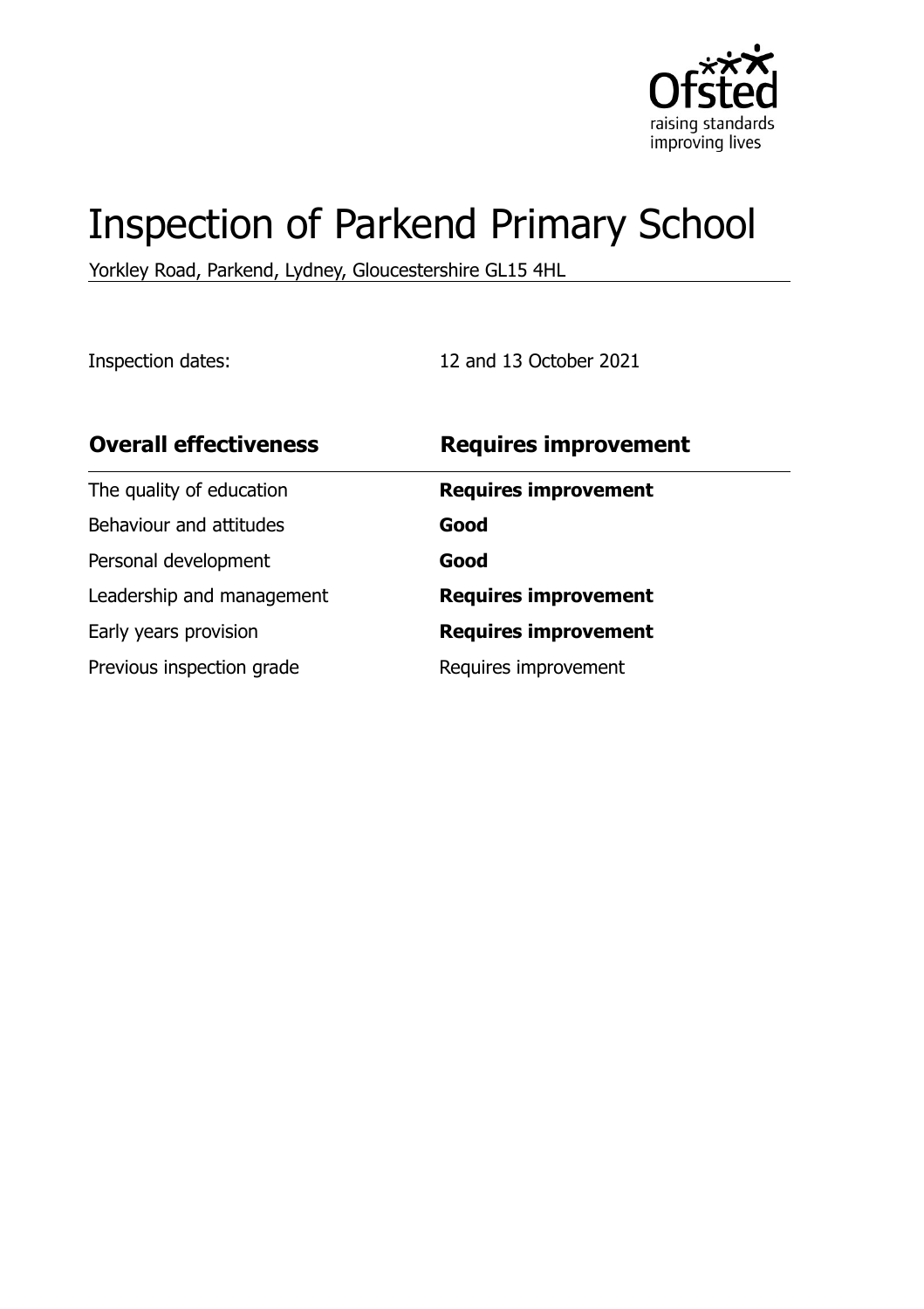

# **What is it like to attend this school?**

Leaders have raised their expectations of pupils' learning across the curriculum. However, the quality of education is not good enough. Pupils do not learn as well as they could in some subjects. Some younger pupils are not supported well enough to become fluent readers.

Leaders have created a calm and caring school. Pupils enjoy learning and attend school regularly. Parkend's 'PACE' values of 'pride, achievement, curiosity and everyone together' guide pupils to be responsible and work hard. Pupils get on well with each other and are well cared for by staff. Pupils feel safe. They say that bullying is extremely rare and that staff sort it out quickly if it happens.

Pupils are respectful to each other and adults. Pupils behave well in lessons. Staff deal with rare incidents of disruptive behaviour effectively. Lunchtimes are enjoyable times where pupils play happily together and have interesting activities to choose from.

Pupils take pride in being part of their school and the range of responsibilities they can take. They enjoy being buddies for younger pupils and subject ambassadors. Leaders make sure that pupils can develop a range of interests. Pupils enjoy learning in the school allotment and in forest school activities.

#### **What does the school do well and what does it need to do better?**

Leaders are working with determination to improve the quality of education. They have reviewed the school's curriculum and developed plans in some subjects, which are ambitious and raise expectations of pupils. However, some subject leaders have not checked how well teachers are implementing curriculum plans. As a result, pupils do not learn the curriculum well enough in some subjects.

The new mathematics leader is developing teachers' subject knowledge and skills. Curricular plans identify what pupils should learn in a logical order. Teachers regularly check what pupils know and can do. Pupils use a range of resources to help them learn. However, they do not always use what they know to solve demanding problems. This limits how well pupils progress through the mathematics curriculum. The science curriculum is planned well. Pupils apply their knowledge to practical investigations which challenge and motivate them. They use scientific vocabulary accurately to explain their understanding.

Some curriculum plans do not set out the important knowledge that pupils need to learn clearly enough, including in the early years foundation stage. Consequently, the early years curriculum does not prepare children for Year 1 as well as it should. In some curriculum subjects, older pupils miss out on important learning and do not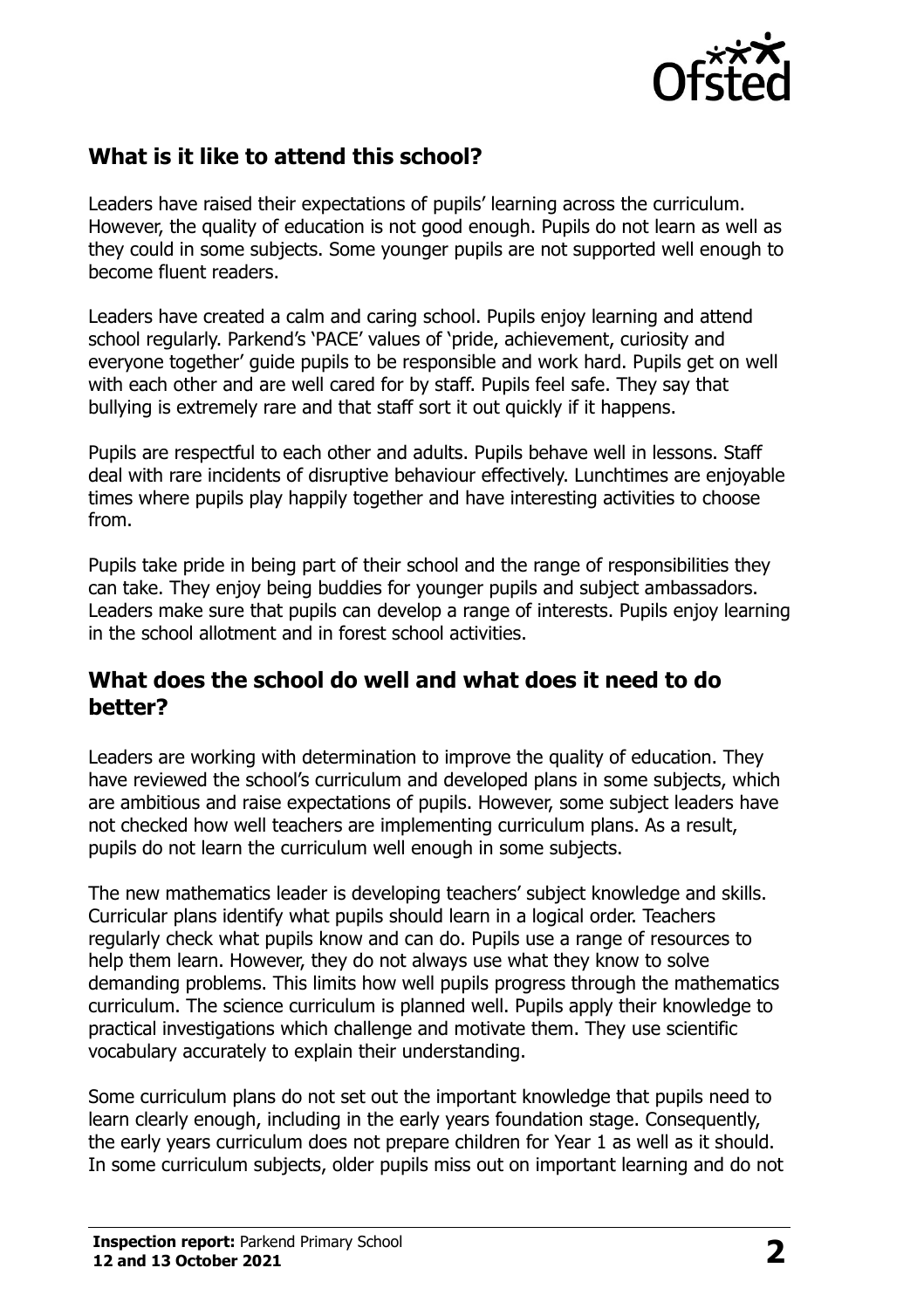

revisit essential content. For example, in history, pupils do not build their understanding of chronology well.

Leaders are working to improve teachers' use of assessment. Staff make checks in the early years on how well children remember number facts and new words they have been taught. However, teachers do not routinely check what pupils know and remember in all subjects. This means that they do not address gaps in pupils' knowledge and skills. Pupils do not understand some new ideas fully because learning does not build on what they have learned before.

Pupils love reading. Leaders encourage older pupils to read widely. Pupils develop knowledge of a range of literature and authors. Story times are a valued and enjoyable part of the school day. Leaders have introduced a structured programme for teaching younger pupils to read. However, some pupils who have fallen behind with their reading are not catching up quickly enough. Some staff do not support children to become fluent, confident readers.

Pupils' personal development is a strength of the school. The school's values help pupils to be resilient, thoughtful and considerate of others. Pupils have positive attitudes to learning. Staff in the early years prioritise teaching essential social skills. Children learn to build friendships and to try hard with new tasks. Older pupils learn how to live healthy lifestyles and to take care of their mental health. A range of clubs, visits and visitors inspire pupils and develop their interests. For example, pupils appreciated the visits from professional musicians that have inspired them to play an instrument.

The newly appointed special educational needs coordinator (SENCo) is working well with external agencies to support pupils' additional needs. Leaders' checks on the support for pupils with special educational needs and/or disabilities (SEND) are at an early stage. Targets for some pupils are not precise enough. This prevents staff from making appropriate adaptations to enable these pupils to access the curriculum well.

## **Safeguarding**

The arrangements for safeguarding are effective.

Staff know the pupils and families in this small school well. Designated safeguarding leads make sure that staff training is up to date. Staff understand the signs of abuse and neglect. They are vigilant and report concerns promptly. Leaders work well with other agencies to provide families with the support they need. This includes extra support for pupils to attend school regularly. Governors oversee recruitment checks and safeguarding procedures effectively. Pupils learn how to stay safe, including when online.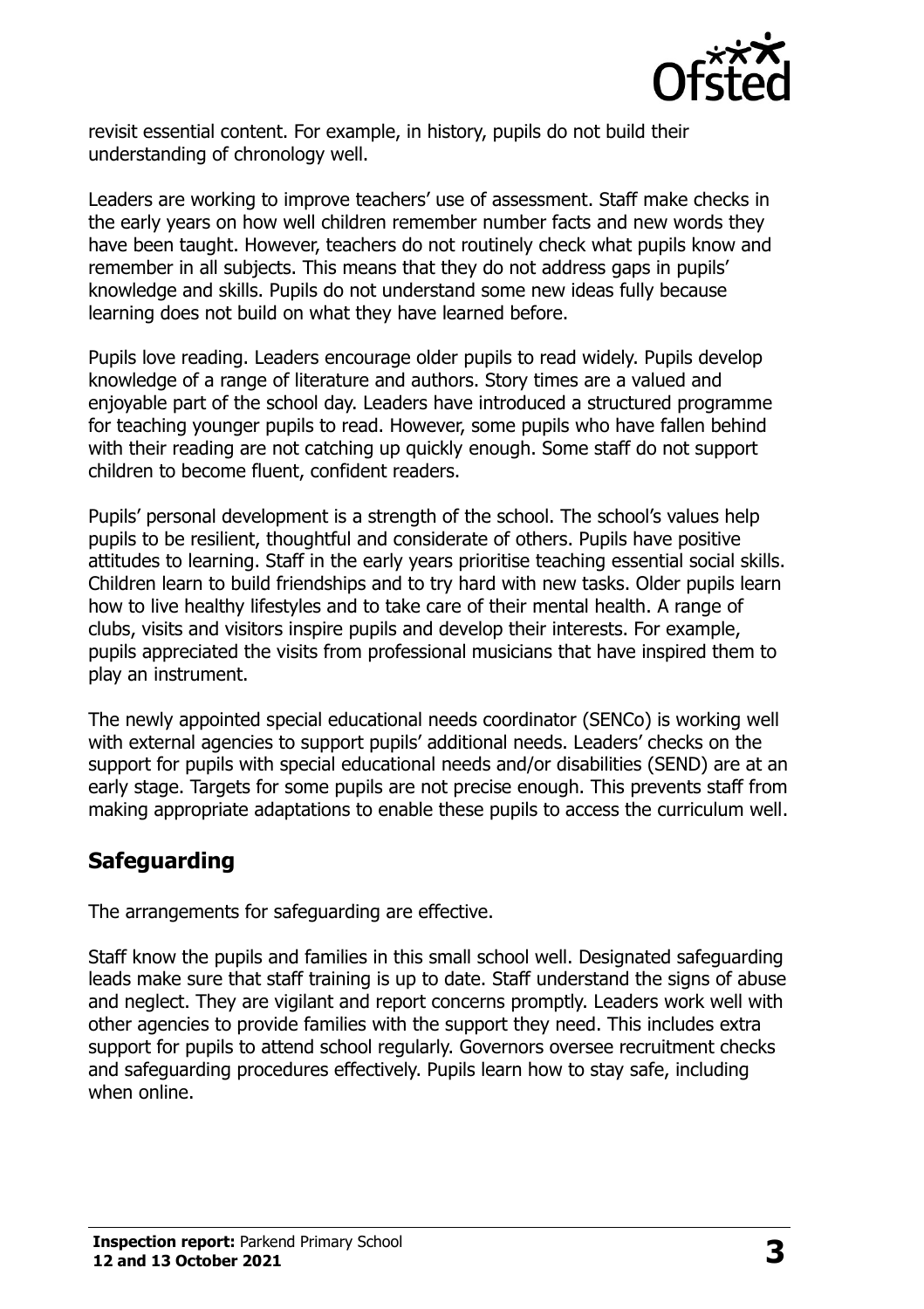

# **What does the school need to do to improve?**

#### **(Information for the school and appropriate authority)**

- Staff do not all have the knowledge to teach phonics effectively. This is slowing the progress pupils make, especially those who need to catch up. Leaders need to ensure that children get off to a good start with phonics in the early years. They should take immediate action to ensure that all staff have the subject knowledge to teach phonics well.
- Some curriculum plans do not set out the important subject knowledge pupils need to learn well enough. This prevents pupils from building their understanding of important concepts in different subjects over time. Leaders should ensure that all subjects are planned and implemented well, from the early years to Year 6.
- Teachers' checks of what pupils know and remember are not precise enough in some subjects. As a result, some pupils have gaps in their learning. Leaders need to make sure staff use assessment effectively in all subjects so that pupils learn the curriculum well.
- Leaders' checks on the support for pupils with SEND are not rigorous enough. Leaders do not have a strong strategic overview of this aspect of the school. Consequently, some pupils do not progress through the curriculum as well as they should. Leaders should ensure that all provision for pupils with SEND is well planned and monitored.

## **How can I feed back my views?**

You can use [Ofsted Parent View](http://parentview.ofsted.gov.uk/) to give Ofsted your opinion on your child's school, or to find out what other parents and carers think. We use information from Ofsted Parent View when deciding which schools to inspect, when to inspect them and as part of their inspection.

The Department for Education has further *quidance* on how to complain about a school.

If you are the school and you are not happy with the inspection or the report, you can [complain to Ofsted.](http://www.gov.uk/complain-ofsted-report)

#### **Further information**

You can search for [published performance information](http://www.compare-school-performance.service.gov.uk/) about the school.

In the report, ['disadvantaged pupils'](http://www.gov.uk/guidance/pupil-premium-information-for-schools-and-alternative-provision-settings) refers to those pupils who attract government pupil premium funding: pupils claiming free school meals at any point in the last six years and pupils in care or who left care through adoption or another formal route.

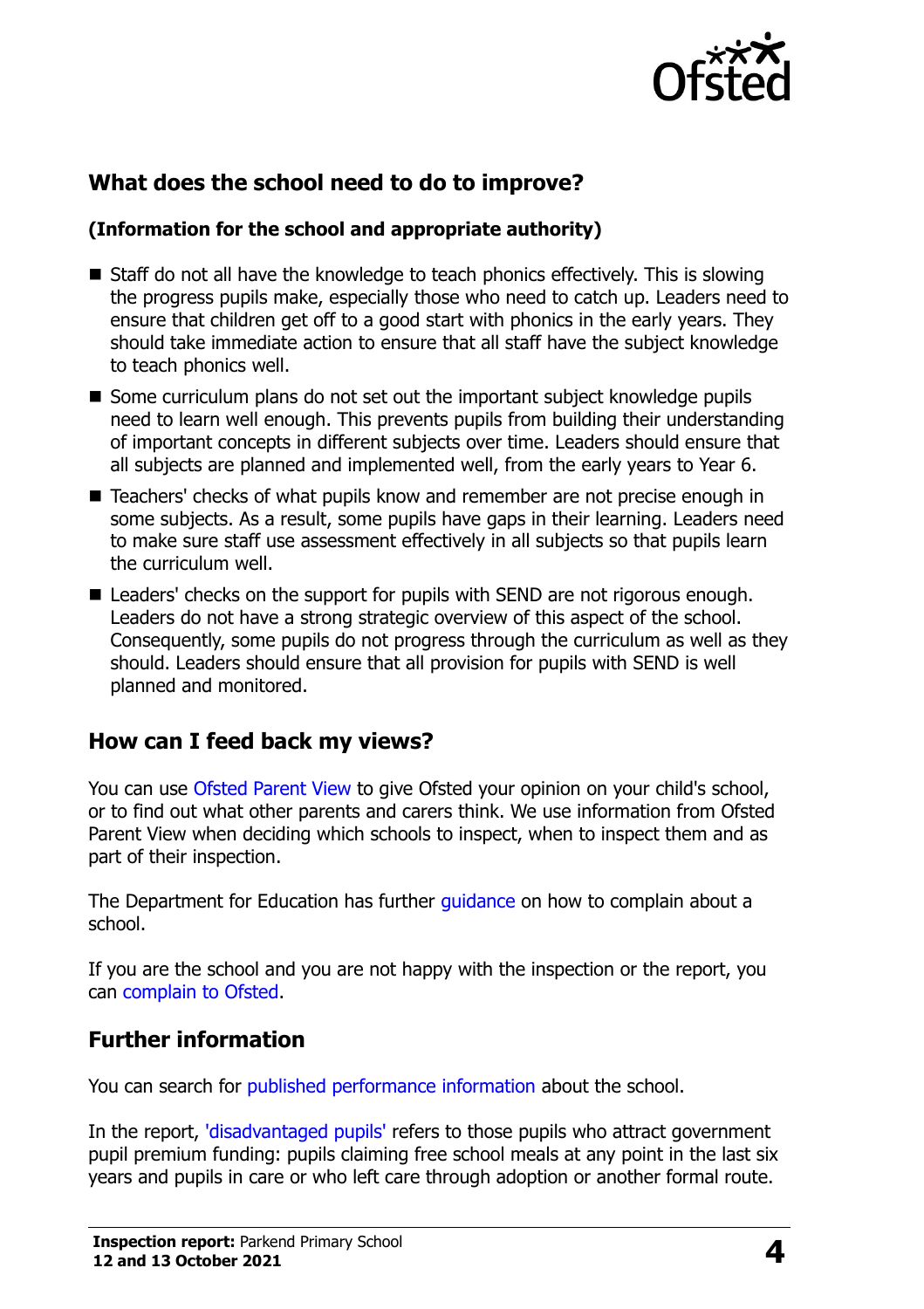

## **School details**

| Unique reference number             | 115553                                                              |
|-------------------------------------|---------------------------------------------------------------------|
| <b>Local authority</b>              | Gloucestershire                                                     |
| <b>Inspection number</b>            | 10200958                                                            |
| <b>Type of school</b>               | Primary                                                             |
| <b>School category</b>              | Maintained                                                          |
| Age range of pupils                 | 4 to 11                                                             |
| <b>Gender of pupils</b>             | Mixed                                                               |
| Number of pupils on the school roll | 64                                                                  |
| <b>Appropriate authority</b>        | The governing body                                                  |
| <b>Chair of governing body</b>      | <b>Christopher Powell</b>                                           |
| <b>Headteacher</b>                  | Jasmin Marangon                                                     |
| Website                             | parkendschool.com                                                   |
| Date of previous inspection         | 6 and 7 December 2017, under section 8<br>of the Education Act 2005 |

## **Information about this school**

■ Since the previous inspection, there have been changes to leadership roles. A new chair of governors was appointed in March 2020. A new SENCo took up their post in September 2021. A high proportion of subject leaders are new to their roles.

## **Information about this inspection**

The inspector(s) carried out this inspection under section 5 of the Education Act 2005.

- This was the first routine inspection the school received since the COVID-19 pandemic began. Inspectors discussed the impact of the pandemic with the school leaders and have taken that into account in their evaluation of the school.
- Inspectors met with the headteacher, subject leaders, the SENCo and groups of staff. The lead inspector met with two representatives from the governing body, including the chair, and met with the local authority school improvement advisers.
- An inspector spoke to parents at the start of the day.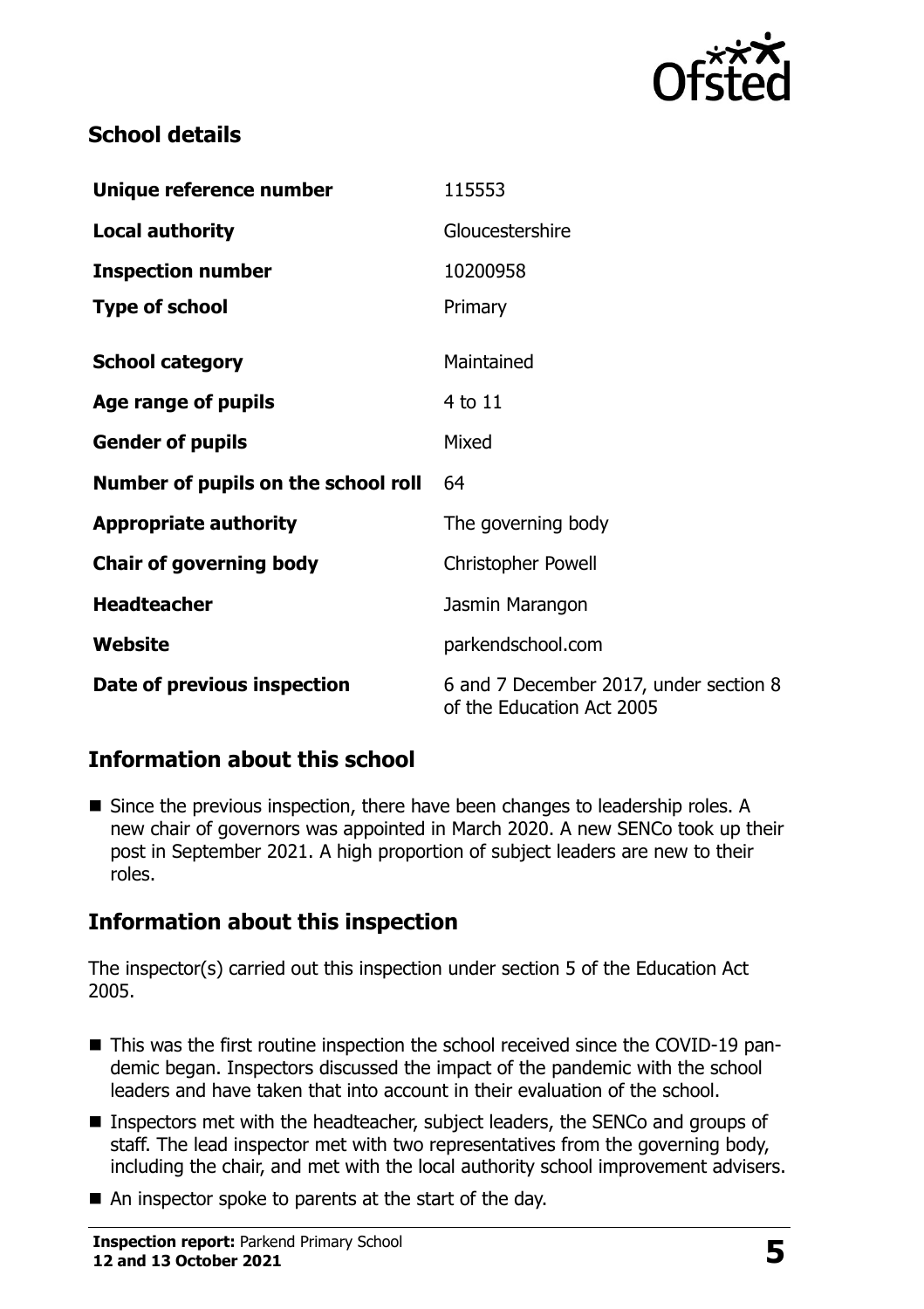

- **Inspectors carried out deep dives in these subjects: early reading, mathematics,** history and science. For each deep dive, inspectors met with subject leaders visited a sample of lessons and looked at pupils' work. Additionally, inspectors reviewed teachers' planning and pupils' work in music, history, writing and geography, and spoke with pupils about their learning.
- Inspectors considered how well the school keeps pupils safe. The lead inspector met with the designated safeguarding lead to evaluate the effectiveness of safeguarding.
- Inspectors observed pupils' behaviour in lessons and around the school site.
- $\blacksquare$  Inspectors spoke with pupils to gain their views about the school.
- Inspectors considered 23 responses to the Ofsted online survey, Parent View, including 18 free-text responses, and seven responses to the staff survey. Inspectors considered 37 responses to the pupil survey.

#### **Inspection team**

Claire Mirams, lead inspector Ofsted Inspector

Paula Marsh **Cause Contract Contract Paula Marsh** Ofsted Inspector